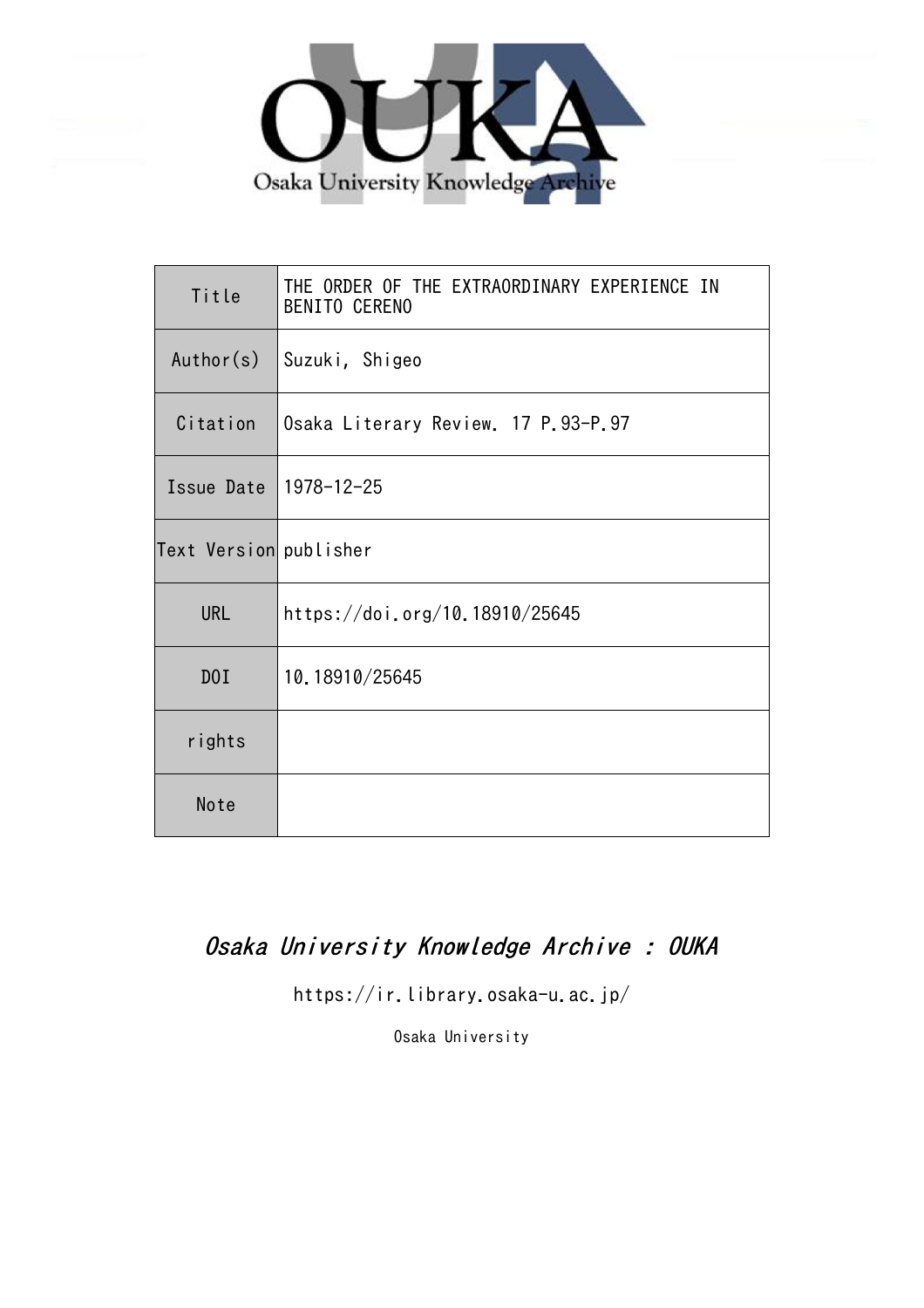## THE ORDER OF THE EXTRAORDINA EXPERIENCE IN *BENITO CEREN*

## Shigeo Suzuki

 It has generally been supposed that one of the themes of Melville's Benito Cereno is the conflict between "a white innocence" and "a very black evil."1) Although this reasonable view really offers a key to an understanding of this story, it still leaves us in a thick mist. For we are not taught what this "black evil" means in a deeper sense of the word. The purpose of this eassay is to analyze what Melville has made of the opposite attitudes toward the evil between Amasa Delano and Benito Cereno and then to reveal the evil in a more definite way.2)

 The uncertainity of the outcome of the American captain's kindness causes the prolonged suspense in this story. This suspense which makes the reader want to know how his kindness is going to turn out is caused by the strange circumstances of the ship, the San Dominick, and the mysterious attitude of the Spanish Captain, Benito Cereno, toward the kindness of the other Captain, Amasa Delano. This suspense is prolonged in this sinister dark situation. The development shows how this malicious situation on the foreign ship gradually comes to penetrate through the consciousness of the American Captain.

In the first place, Amasa Delano mistakenly suspected that the hypochondriac Spaniard would try to kill him and to capture his ship. After he noticed that this man was so small-hearted as to shiver at the sight of the barber's blood, he wiped out his idle fancy. But there still remained for him the mystery of the ship San Dominick, whose circumstances made even the daylight at noon dark and grey, and dismayed this good-natured American. He was then asked by the old white sailor, like Alexander the Great, to cut the knots of the rope. This man seemed to be telling him that it was his duty to solve the problem of the strangeness of this ship. Even though he clearly noticed that "there is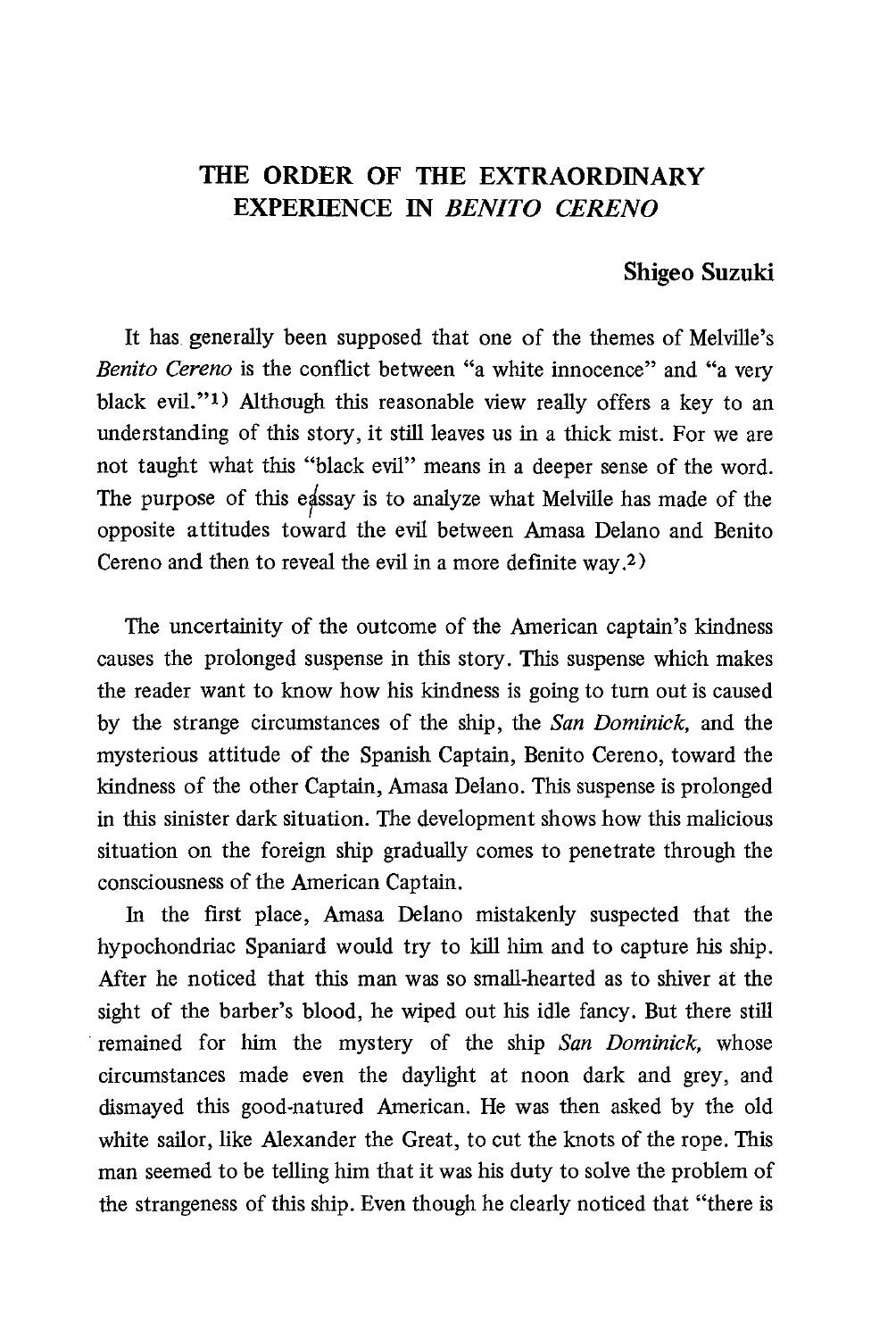a strange craft, a strange history, too, and strange folks on board," he quickly added, "But — nothing more."3)

This suspense was solved when Don Benito leaped into the boat of Captain Delano and cried out, "this plotting pirate means murder!"4) From this point onward, we gradually come to know what really happened on this ship. This slave boat was occupied and ruled by the leader of the Negroes named Babo with the slogan, "Follow your leader."5) All the whites on board were forced to obey the commands of the slaves. Fortunately this disordered boat was recaptured and came to be ruled by the whites again.

Judging from the development of the suspense and the result, this story seems to belong to the genre of an adventurous detective story. We cannot, however, explain the complete meaning of this whole story from the standpoint of this view. Just as Moby Dick appears to be an adventure novel of the sea and, at the same time, has a philosophical side as well, so this story has both an adventurous side and a philosophical side. That is why the story did not merely end when the ship carrying slaves was recaptured and put into right order by the whites. If this story had come to an end with the long description from the point of view of Captain Delano, we would better call it Amasa Delano. Although Benito Cereno had been merely a poor victim of the slaves until he was saved by the American Captain, he began to play an important role in revealing the deep meaning of the riot of the slaves. We could finally realize the real significance of this story through the deposition of Don Cereno in the last part of the story.

The Spaniard described how his slaves started a riot on the voyage homeward and what the purpose of the riot was. He unconsciously let it be known how wise and clever those innocent-looking Negroes had been at deceiving. They were not merely slaves made to work for the white people. The awakening truth here was that the honorable friendship between the captain and the Negroes has nothing in common with fraternal acts of a servant for a master. There was also the presentation of the reverse world of white supremacy in the deposition of the Spaniard. Without noticing what he was saying, he earnestly depicted the vision of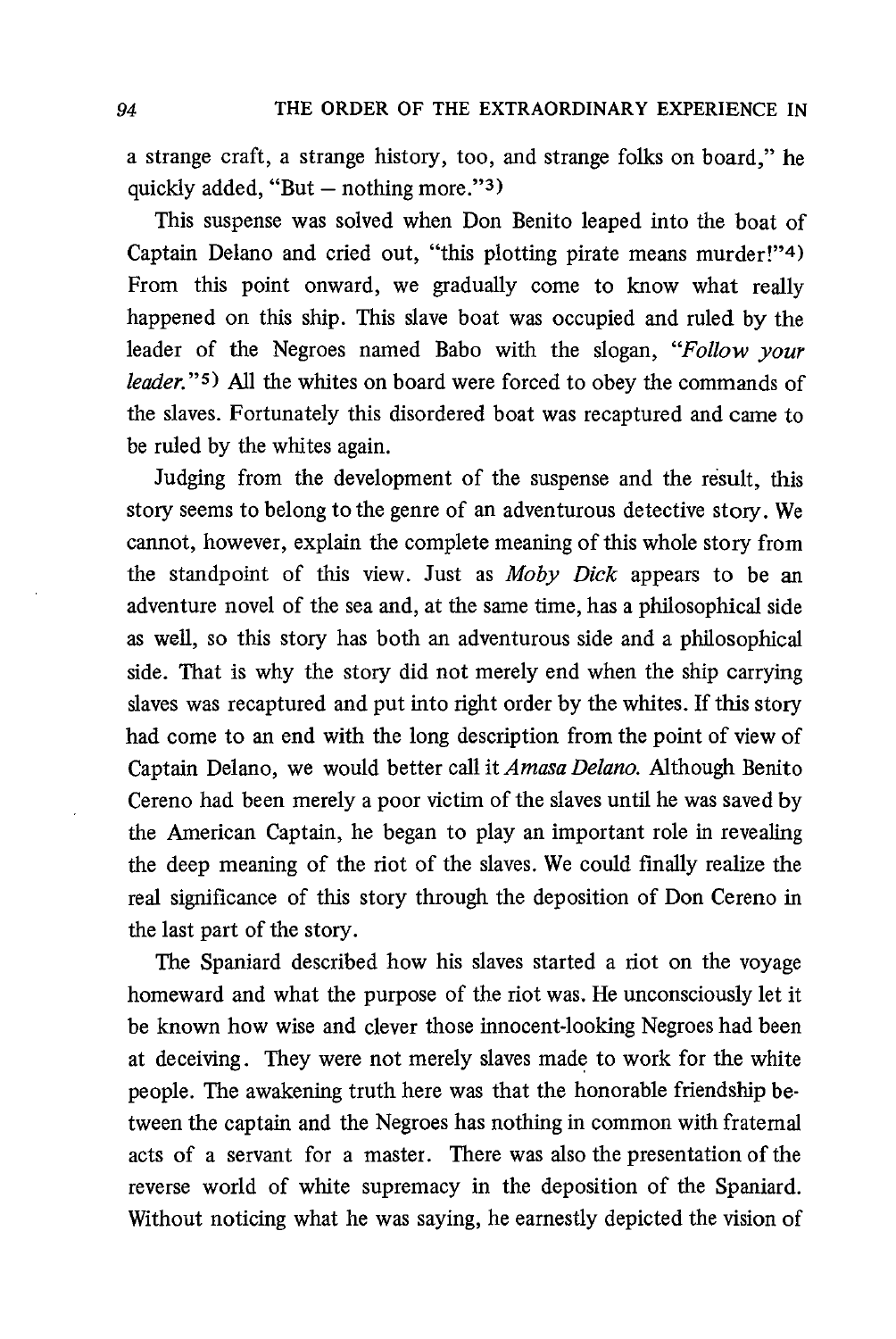a world where the values of ordinary life were completely reversed. In addition, there remained the irony of the fate of the story-teller. Although he insisted on his confident belief in the Providence of God in his deposition, this Captain did not die safe and sound. His name Benito Cereno suggested "blessed, serene", but ironically he had to die in the end on a Mount of Agony because of his ever-present haunting fear that he would be again swallowed up in the completely reversed world.

The problem is not that there is another world whose values are completely opposite to those of man's ordinary world, but that man can be so haunted by the shade of another world that he can no longer recover his presence of mind. It is true to say that Captain Delano, who was once made to notice the presence of another mysterious world by the Spaniard, continues to cruise about with a white man's self-assured and providential innocence about the world. Unlike Benito Cereno, this Captain, who had peeped at this world as well as at that other world, did not notice the real significance of the other world at all. Even though he helped Benito Cereno by accident, he has experienced nothing and so has learnt nothing. He simply advised the Spaniard as follows: "the past is passed; why moralize upon it? Forget it."<sup>6)</sup> He took what had fallen upon him as Acts of God which pass away. His stoicism is an attitude toward time; the immediate present is accepted as only the immediate present. Therefore he found there was no reason to suppose that the future would be the same and that this presentation of the extraordinary world would ever menance him again. His attitude was, what we might call, "American innocence" or "white noddy."

In short, Melville tried to suggest another order of experience through this fiction. This order of experience is an extent which is the sum of infinite greatness.7)

We can find this kind of experience in "Young Goodman Brown" to some extent. The hero in that story saw what had never before come to his mind. All the good and faithful people in his neighbourhood were revealed to be sons and daughters of the devil. He thought that he saw the compltely opposite side of his neighbours in the wood. As Hawthorne told the reader at the end of that story, it was only the hero's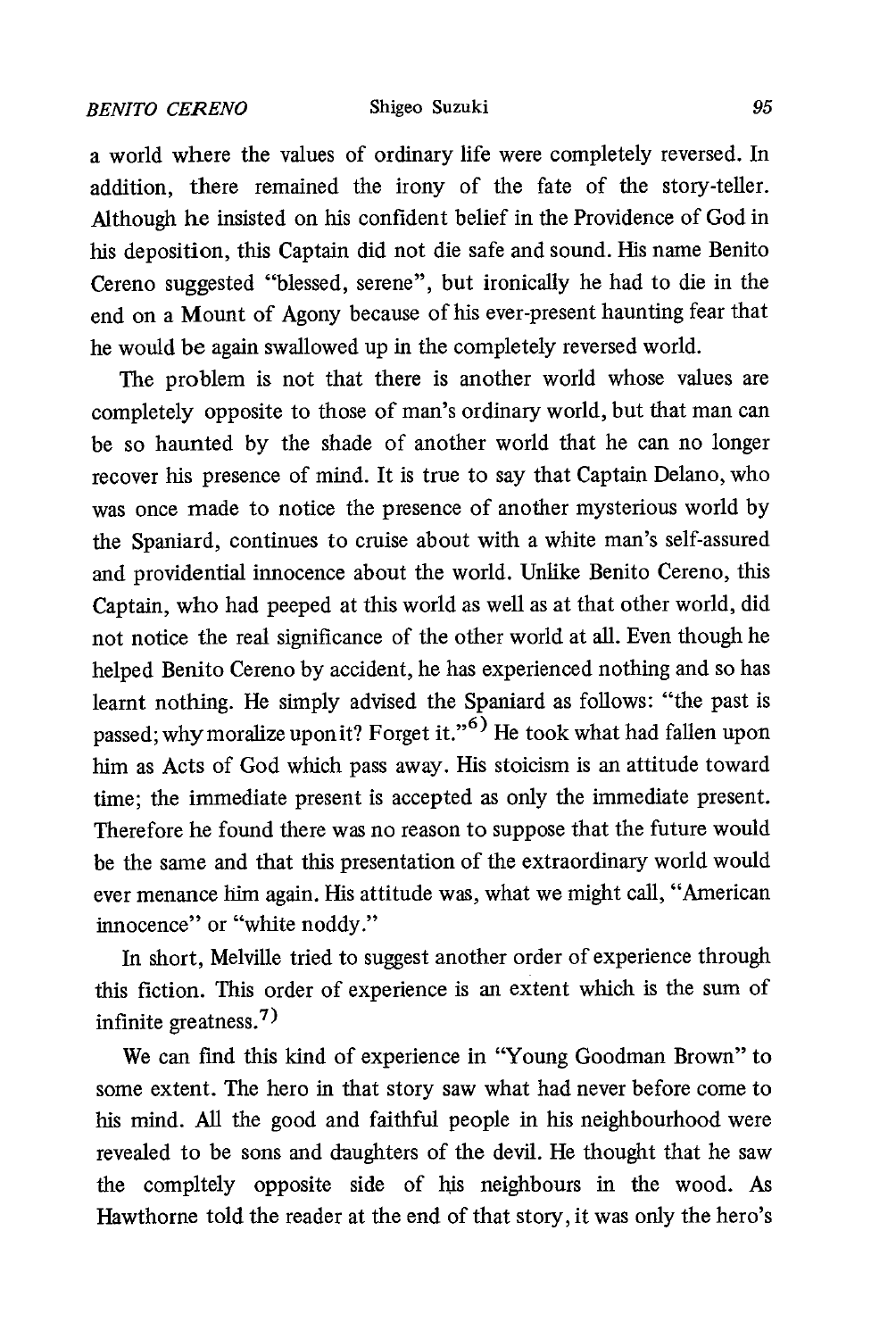dream. He believed that it was the truth and he forced himself into a gloomy grave. In this sense, the hero was similar to Captain Cereno. Both of them saw what they least expected and never dreamed of in their ordinary human thought. Their death was caused by such a gloomy experience so that it would be almost impossible to find any hopeful verse for their tombstone. They both had an extraordinary experience in an incomeprehesible world. This new world was nothing but the mysterious "Valley of Dry Bones."8) In his work, Howthorne half caricatured the figure of this rigid Puritan hero and let the reader know that what the hero saw was merely a dream. Benito Cereno showed, however, a real and not imaginary world. There was no caricature of the characters in this story. Melville's new world exists outside of our real life and so we might possibly have the same experience as Benito Cereno tomorrow.

 The relation between the order of our general experience and that of this extraordinary one can be explained as follows: on one side Melville explicitly tried to accumulate any materials, and only revealed the blurred image of the other side to the reader. This story presented to the reader what the author could not solve, but the reader has to confront all through his life.<sup>9</sup> All we have to do is to cut the Gordian knots, although we do not know how. After reading through this work , we are naturally forced to have the same impression as in other Melville's works, especially Bartleby: there is no way to deal with what the author presented to the reader. If we are allowed to change the expression of Seneca, we may exclaim: *Effugere non potes necessitates, et* non*potes* vincere.

## **NOTES**

- 1) F. O. Matthiessen, American Renaissance (New York: Oxford Univ. Press, 1941), p. 507; James E. Miller, A Reader's Guide to Herman Melville (London: Thames and Hudson, 1962), p. 158.
- 2) Rosalie Feltenstein has discussed this aspect of the story from the viewpoint of a factual and a symbolic level, but she simply emphasizes that "he [Melville]